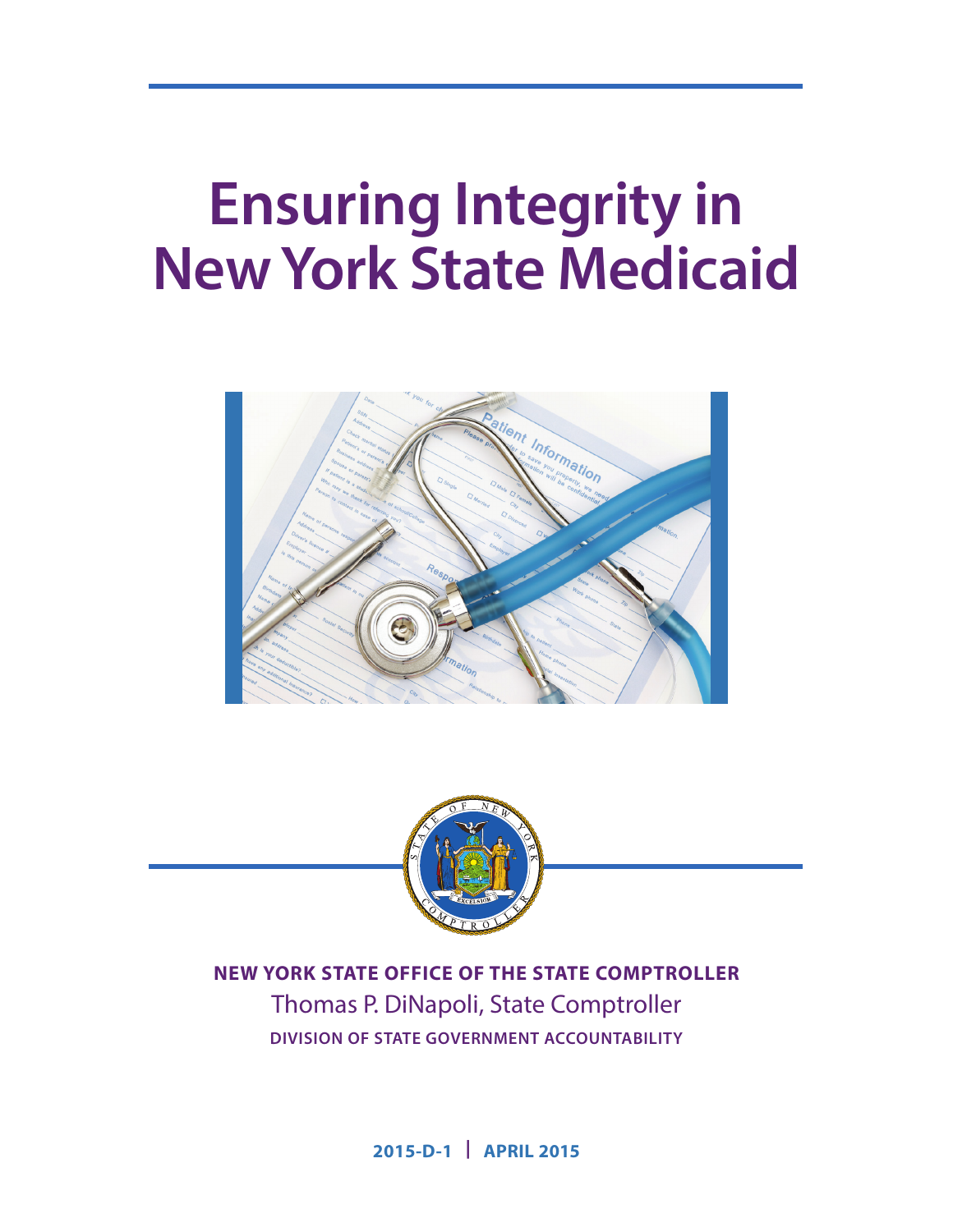Prepared by the Division of State Government Accountability

**Andrew A. SanFilippo** Executive Deputy Comptroller

**Tina Kim** Deputy Comptroller

**Brian Mason**  Assistant Comptroller

This report and audit reports can be found on the Comptroller's website at www.osc.state.ny.us.

To obtain hard copies, please contact the Division of State Government Accountability at: Albany Phone: 518-474-3271 New York City Phone: 212-417-5200 Email: StateGovernmentAccountability@osc.state.ny.us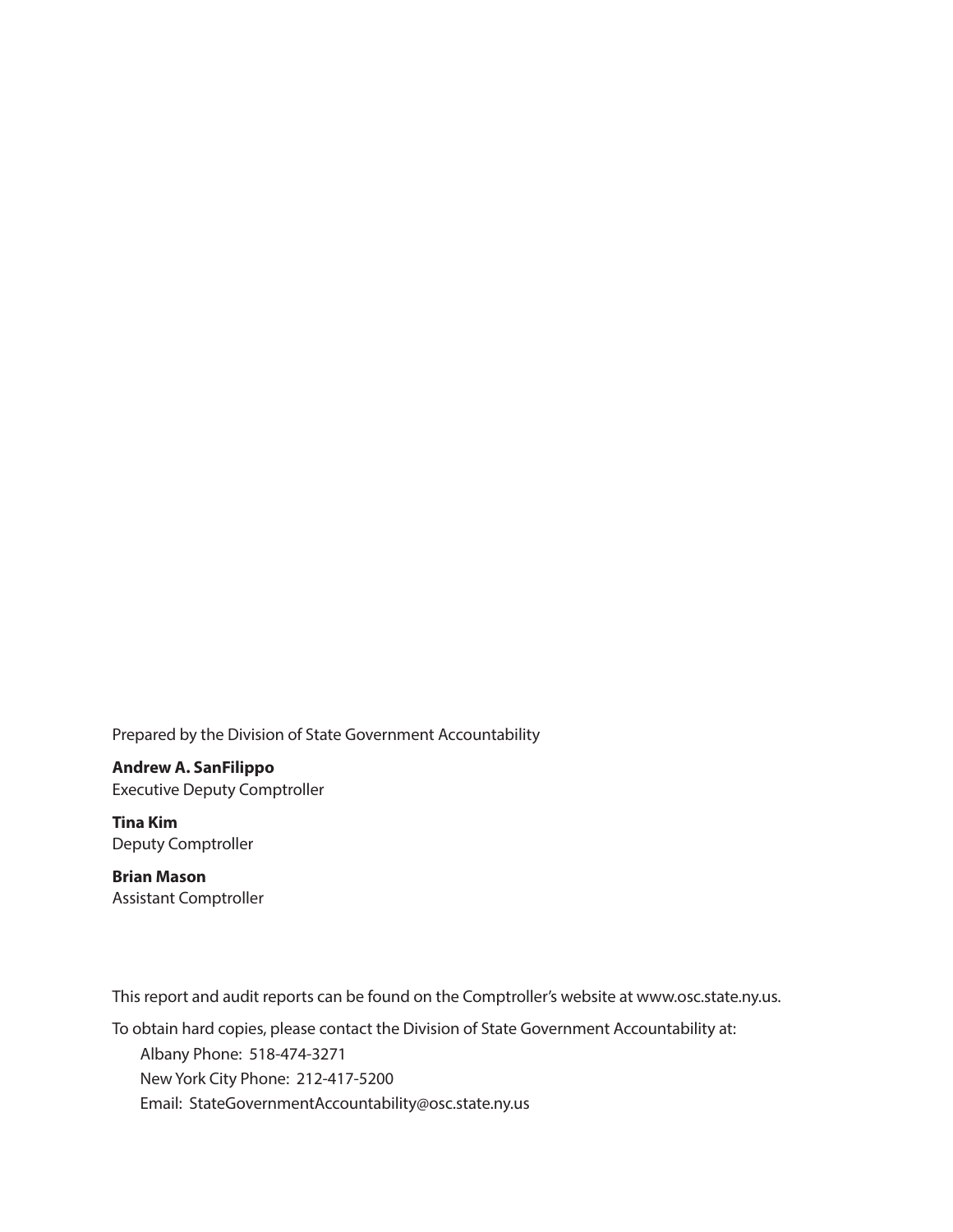# Table of Contents

| Protecting a Vital Program for New Yorkers  3                   |
|-----------------------------------------------------------------|
|                                                                 |
|                                                                 |
|                                                                 |
|                                                                 |
|                                                                 |
|                                                                 |
|                                                                 |
| Duplication in Managed-Care and Fee-for-Service  8              |
|                                                                 |
|                                                                 |
|                                                                 |
|                                                                 |
|                                                                 |
|                                                                 |
| Accountability in Medicaid Managed Care  12                     |
| Fiscal Impact of OSC Medicaid Audits  13                        |
| Conclusion: Strengthen Integrity in New York State Medicaid  14 |
|                                                                 |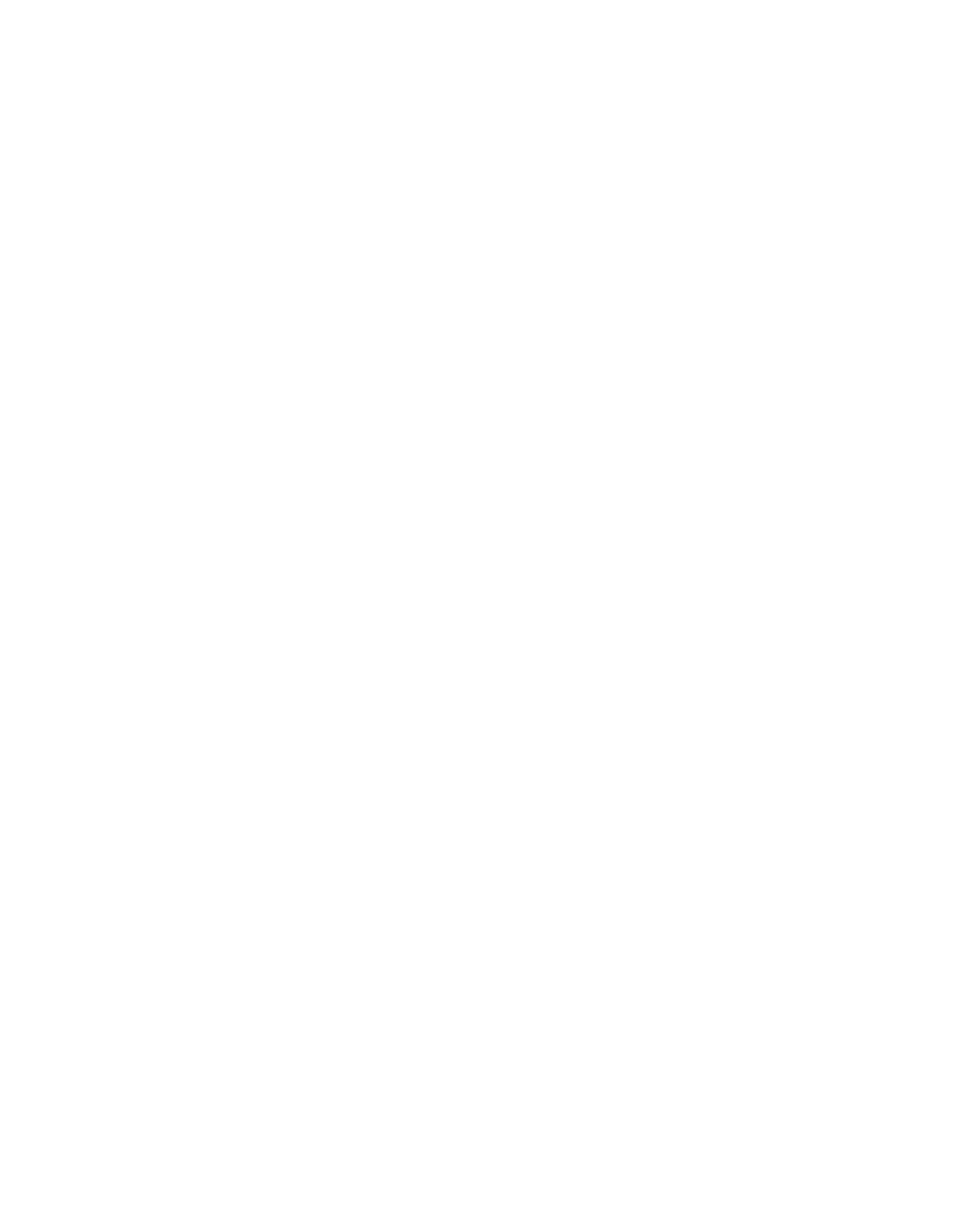# Executive Summary

Medicaid provides health insurance coverage to more than 6 million New Yorkers and is projected to cost a total of \$62 billion from federal, State and local sources in State Fiscal Year 2016. Recent reforms have injected billions in new federal funds into New York's economy and are changing the Medicaid program to one in which contracted managed-care organizations (MCOs) play a much more significant role. In this context, maintaining accountability and strengthening program integrity remain critical.

The Office of the State Comptroller (OSC) conducts independent, cost-effective Medicaid audits that safeguard resources for the program. From January 2011 through February 2015, OSC released 73 audit reports, which identified \$513 million in improper payments or potential revenue, and questioned an additional \$361 million in transactions that would require agency actions to reduce costs or recover funds.

Audits found recurring deficiencies in eMedNY, New York's Medicaid Management Information System (MMIS). Certain flawed functioning and inadequate system controls caused at least \$190 million of the improper payments identified in the audits. The Department of Health (DOH), which administers Medicaid, was slow to modify eMedNY, at times taking as long as three years to resolve issues raised by auditors. These problems will persist until DOH improves or replaces eMedNY.

In the audits, which cover various timeframes, DOH failed to obtain approximately \$170 million in drug rebates and discounts. DOH made \$169 million in improper payments for services provided to enrollees covered by both Medicare and Medicaid. Overpayments also resulted from eMedNY's failure to deduct patient cost-sharing amounts from nursing-home payments (\$47 million); duplicate payments by MCOs and fee-for-service Medicaid (\$18 million); and the issuance of multiple client identification numbers (\$17 million).

OSC audits highlight the need for more effective oversight of MCOs. As the State expects to transition the majority of Medicaid spending, services, and enrollees to managed care by 2016, it is essential that OSC have ready access to the MCOs' financial and program data in order to perform its mandated financial oversight functions. This oversight helps to control spending in Medicaid and reduce fraud, waste, and abuse.

# Protecting a Vital Program for New Yorkers

Medicaid is a costly yet vital program. The New York State Medicaid program is a federal, State and locally funded program. In State Fiscal Year 2016, the Division of the Budget projects expenditures will reach \$62 billion. State funding for the Medicaid program is projected to total \$22.4 billion that year. Medicaid performs an essential public health function by insuring nearly 6.4 million New Yorkers, enabling them to access health care that would otherwise be unaffordable.

Medicaid spending also generates positive economic impacts for the State and local communities, as the money is used to provide goods and services, make purchases, and support salaries. For instance, in calendar year 2009, Medicaid accounted for nearly 30 percent of third-party payer revenue to New York's hospitals. An estimated 125,000 providers participate in New York's fee-for-service Medicaid, and almost 90,000 providers participate in New York's managed-care Medicaid. In New York, approximately 50 managed-care organizations (MCOs) offer at least 80 different plans.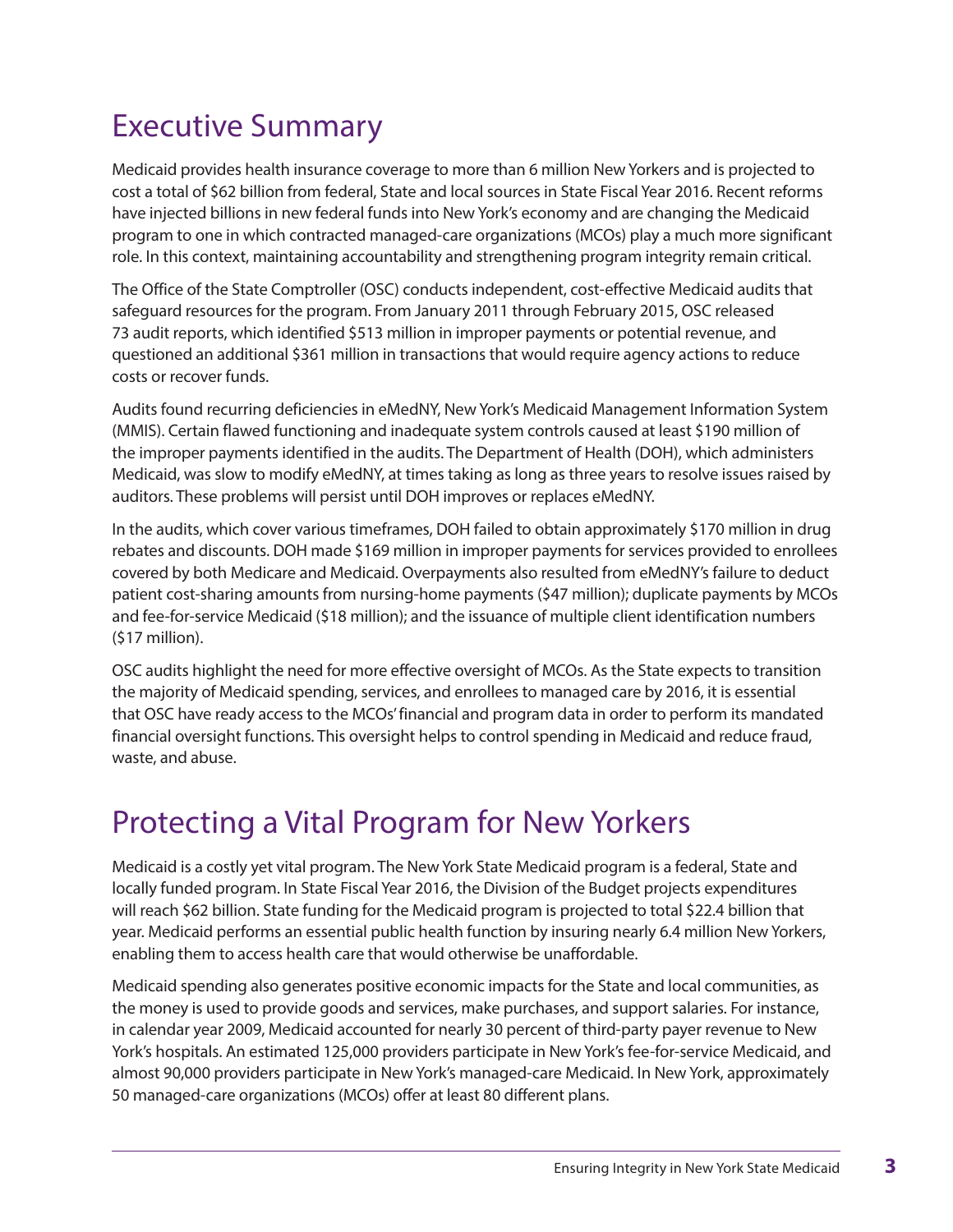### Federal Support for Medicaid

Medicaid has grown, in part, as a result of the 2010 federal Affordable Care Act (ACA), which expanded coverage and reduced the State share of Medicaid costs. The ACA raised Medicaid income limits to 138 percent of the federal poverty level (FPL), which expanded Medicaid eligibility to many non-elderly, non-disabled people, and could add 320,000 new enrollees between 2013 and 2022, according to the Kaiser Commission on Medicaid and the Uninsured. As of 2014, the federal government pays 100 percent of the costs for these new enrollees, with the federal share scaling down to 90 percent by 2020. The ACA also enabled New York to end its Family Health Plus program, another source of savings for the State.

Federal approval of an amendment to New York's Medicaid Plan may add up to \$6.42 billion in Delivery System Reform Incentive Payments (DSRIP) to New York's health care market. New York plans to use its DSRIP funds to reduce avoidable hospital use by 25 percent and improve measures and health outcomes for the State's Medicaid population. New York also intends to implement managed-care payment reform as a way to sustain delivery system transformation.

With the expanded federal role in Medicaid came a renewed federal emphasis on strengthening program integrity functions to fight fraud, waste and abuse. The federal government has prioritized education and training for states and providers, and is promoting data quality and analytics as essential for accountability and desired program outcomes.

#### New York's Medicaid Oversight

In New York, several State entities perform critical statewide program integrity functions. The Department of Health (DOH) administers the Medicaid program, implements federal and State laws, establishes regulations and controls on coverage, spending, and utilization, and develops quality standards and objectives. The Office of the Medicaid Inspector General (OMIG) prevents and detects fraud and abuse by auditing and investigating the Medicaid program and preparing federally mandated reports. The Attorney General's Medicaid Fraud Control Unit (MFCU) investigates and prosecutes individuals and companies responsible for improper or fraudulent billing schemes. County District Attorneys also perform the same functions at the county level.

The Office of the State Comptroller (OSC) plays an independent role in ensuring the Medicaid program's integrity through auditing. OSC's responsibility and authority to audit Medicaid are articulated in Article V, Section 1 of New York State's Constitution and Article II, Section 8 of New York State's Finance Law.

OSC Medicaid auditors have long used data analytics to identify risks and solve costly problems. Because of that approach, OSC produces audit findings that impact the work of the other State oversight entities, facilitate recurring financial recoveries by those entities, lead to criminal investigations and prosecutions, identify ineligible providers and enrollees, and strengthen program management.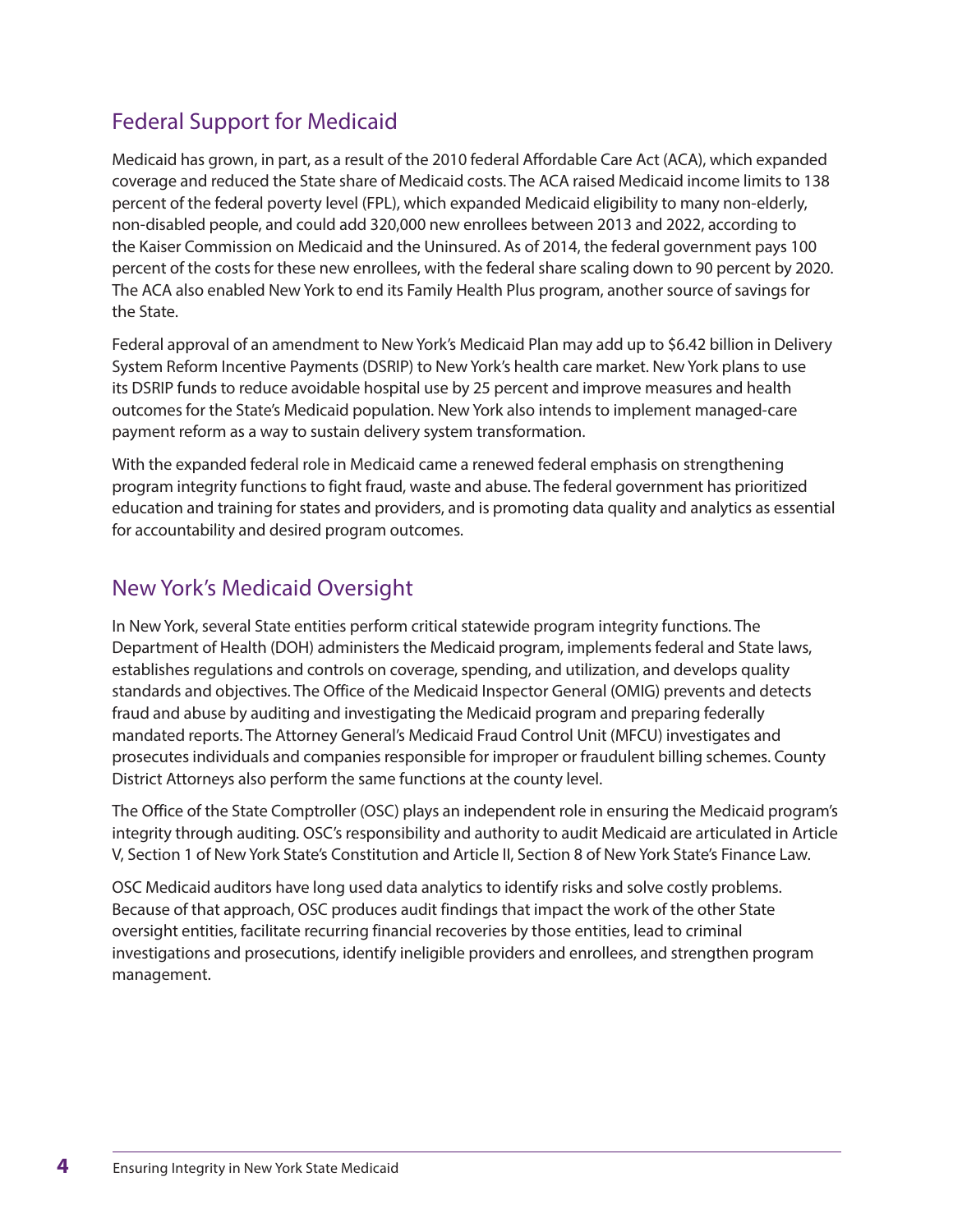### OSC Medicaid Auditing

OSC audits include reviews of Medicaid claims and monthly capitation payments (contractually established payments based on plan enrollment, regional cost variations, and certain health-related risk factors) by DOH to MCOs. These claims and payments are contained in eMedNY, New York's Medicaid Management Information System (MMIS), which processes more than 2 million Medicaid transactions daily.

OSC's Medicaid audit work accesses eMedNY and the Medicaid Data Warehouse, which stores historical claims and cost, service, and utilization data. Auditors analyze, test, and verify data reported on claims and determine whether the services provided are appropriate, payments are correct, and providers and beneficiaries are eligible to participate. They also test whether eMedNY functions as expected and recommend modifications to the system (referred to as "edits") to detect, prevent, and correct improper payments.

OSC conducts two types of claims audits: "pre-audits" (referred to as weekly pre-audits) look at claims before they are released for payment by eMedNY, and "post-audits" examine claims paid by eMedNY. OSC also audits encounter data submitted by MCOs, which includes information on enrollees' medical services, such as visits to a clinic or purchases of medical equipment.

OSC audits Medicaid-related contracts and programs to examine whether objectives are being met, and when necessary, conducts fraud audits. Regular "follow-up" audits examine whether initial audit recommendations were implemented and determine the status of funds recovered at the time of the follow-up.

# Safeguarding Medicaid Resources

From January 2011 through February 2015, OSC issued 73 Medicaid audit reports covering various timeframes that identified \$513 million in incorrect payments and potential revenue, and \$361 million in questionable transactions that largely require DOH to take action to realize any financial benefit. Major findings by source are listed in the table below and discussed in more detail later in this report.

#### **Dollar Value of Findings in Audits Released January 2011 – February 2015**

| <b>Incorrect Payments and Potential Revenue</b>         | <b>Amount</b> |
|---------------------------------------------------------|---------------|
| Drug Rebates and Discounts                              | \$171,492,301 |
| Dual Eligible Claims                                    | \$168,785,679 |
| <b>Nursing Home Claims</b>                              | \$46,792,454  |
| <b>Hospital Billings</b>                                | \$18,634,078  |
| Managed-Care Organizations and Fee-for-Service Payments | \$17,761,852  |
| Multiple Client Identification Numbers                  | \$17,344,047  |
| Low Birth Weight Babies                                 | \$14,586,679  |
| <b>Provider Errors on Claims</b>                        | \$14,247,895  |
| Other                                                   | \$43,840,580  |
| <b>Subtotal</b>                                         | \$513,485,565 |
| <b>Questionable Transactions</b>                        | \$360,687,581 |
| <b>Total Findings</b>                                   | \$874,173,146 |

Source: Office of the State Comptroller, Division of State Government Accountability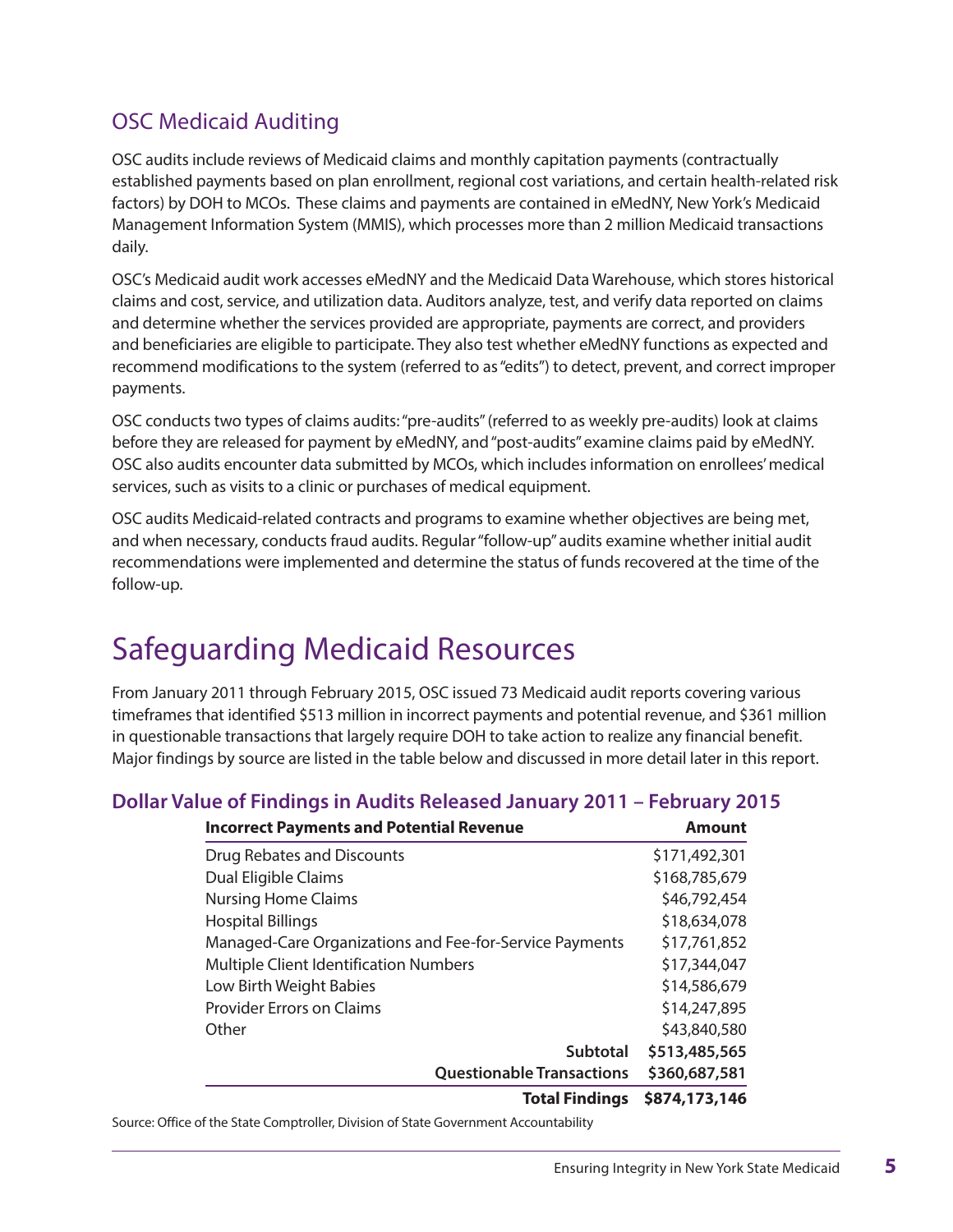Recoveries based on OSC audit findings are the responsibility of DOH and OMIG. While these agencies can respond quickly to OSC audit findings and recommendations, they can also take a few years to initiate a response.

For instance, at least \$190 million in findings ensued from flaws in eMedNY's functioning. These incorrect payments happened because eMedNY made errors interpreting codes on claims. Also, additional incorrect payments resulted from a lack of controls in eMedNY to detect errors in claims, maintain required service and reimbursement limits, and properly identify Medicaid providers and drug manufacturers. DOH is often slow to implement needed modifications recommended by auditors that would have stopped improper payments from continuing. For example, in September 2009, auditors recommended that DOH develop a test process to identify potentially problematic Medicaid claims for services to newborns and to prevent overpayments on such claims. DOH began to develop new eMedNY edits in March 2011. DOH also took nearly three years to make changes in eMedNY to increase its collection of drug rebates and discounts, as detailed below. Audit findings about eMedNY are significant because they can help prevent future improper payments and produce recurring budgetary savings.

### Drug Rebates and Discounts

The federal Medicaid Drug Rebate Program allows states to recover a portion of their prescription drug costs by obtaining rebates from manufacturers. DOH identifies which manufacturers are responsible for paying the rebate by using the National Drug Code (NDC), which should be indicated on claims submitted to Medicaid. Federal regulations required the use of NDCs on certain pharmacy claims (e.g., physician-administered drugs) beginning January 2008.

The federal 340B Drug Pricing Program requires drug manufacturers to discount the price of medications sold to eligible health care providers, including some physician-administered drugs delivered by doctors to their patients in their health care facilities. Providers are required to bill Medicaid for the discounted cost of the drugs.

Two OSC audits found that nearly \$50 million in rebates and discounts were not obtained because DOH did not program eMedNY properly to enable rebate collection; eMedNY improperly paid claims it should have denied; DOH did not ensure proper billing for 340B drugs; and DOH delayed implementing auditors' recommendations, by nearly three years, to expand the rebate program to apply to more than two Medicaid claim categories (there are 15 categories).

In 2010, the ACA expanded the Medicaid Drug Rebate Program to cover medications dispensed to MCO plan members. MCOs submit encounter claims to eMedNY that must include the NDC; otherwise, eMedNY should deny the claims and MCOs should resubmit corrected claims. OSC auditors found that DOH did not collect \$119.3 million in available rebates from October 1, 2011 through June 30, 2014 as a result of ineffective policies and processes and untapped rebate opportunities.

For example, DOH lacked controls to ensure that MCOs' rejected encounter claims are successfully resubmitted so that all rebates can be collected. Auditors estimated that 1 million rejected encounter claims were never successfully resubmitted by MCOs, accounting for \$69 million of the uncollected rebates. DOH did not seek rebates on drug encounter claims from all categories of Medicaid services, resulting in uncollected rebates totaling \$26 million. DOH did not always obtain NDCs from claims, even though the NDCs were necessary to identify the manufacturers that owed rebates, and some claims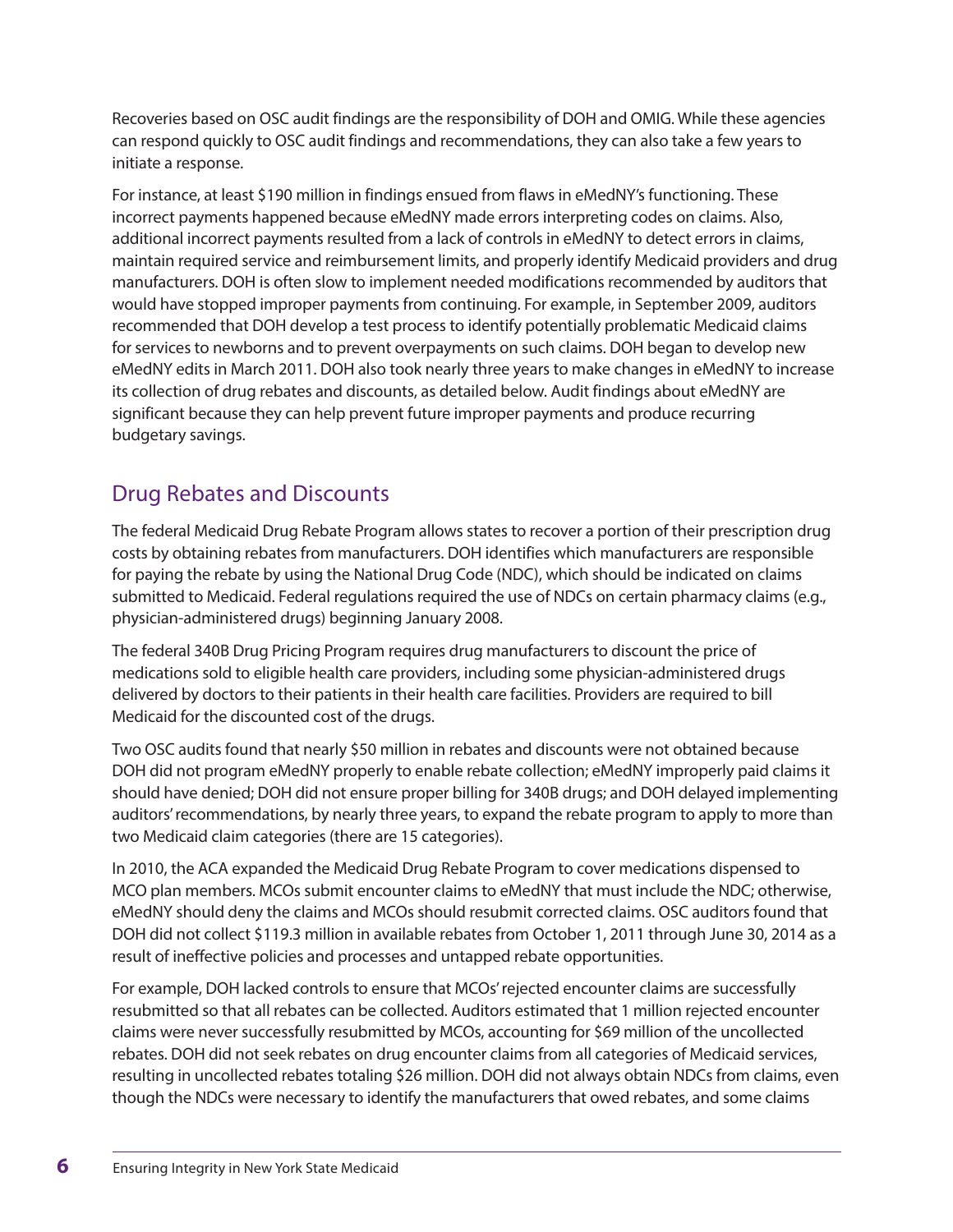were either missing or reported invalid ones, resulting in \$24.3 million in uncollected rebates. Some of these problems stemmed from inadequate controls in eMedNY, which DOH agreed to modify. In total, auditors found that DOH did not obtain approximately \$170 million in drug rebates and discounts that could have offset spending on Medicaid. In addition, auditors found drug costs were overbilled on some claims.

### Payments for Dual-Eligible Enrollees

New York has approximately 800,000 residents who are enrolled in both Medicare and Medicaid. In 2007, "dual eligibles" comprised 15 percent of New York's total Medicaid enrollment and accounted for 45 percent of New York's Medicaid spending, according to DOH. OSC audits issued from January 2011 through February 2015 identified \$169 million in overpayments associated with dual-eligible claims; major sources are highlighted below.

#### **Managed-Care Premiums**

For the three years ending in May 31, 2010, DOH made 271,000 unnecessary managed-care premium payments totaling \$111 million for 45,000 dual eligibles who were not actually entitled to enroll in Medicaid managed care. This wasteful spending resulted from delays in posting Medicare data to eMedNY and in removing enrollees from Medicaid managed-care plans. Under Care Management for All, a federally approved State initiative to improve health outcomes, safety, and care quality and reduce costs, since 2012, the State has been moving most dual-eligible enrollees into specialized managedcare plans, which are paid capitated rates, or "health homes" that coordinate care and are paid using the fee-for-service methodology.

#### **Crossover Payments**

In December 2009, New York State implemented a new payment system for most dual-eligible claims, known as the "crossover" system, which was intended to avoid improper Medicaid payments for services provided to dual-eligible enrollees. This functionality was more difficult to achieve than anticipated by DOH contractors, and the system's performance was sometimes lacking, as found by OSC auditors. In addition, providers were still allowed to submit dual-eligible claims directly to Medicaid, potentially including claims denied by Medicare, which could result in Medicaid overpayments.

Auditors identified overpayments totaling \$26 million because eMedNY incorrectly interpreted certain crossover claim adjustment codes and did not properly apply Medicaid reimbursement limits (\$10 million); and providers were able to bypass controls set by the crossover system and to submit their claims directly to Medicaid (\$16 million).

#### **Payment of Excessive Medicare Costs**

Between March 1, 2006 and February 28, 2011, New York made 71,355 excessive payments totaling nearly \$5.5 million for Medicare enrollees who were eligible for Medicaid to pay for their Medicare premiums, deductibles, and coinsurance. The overpayments resulted from eMedNY system controls that did not function properly or reflect DOH regulations.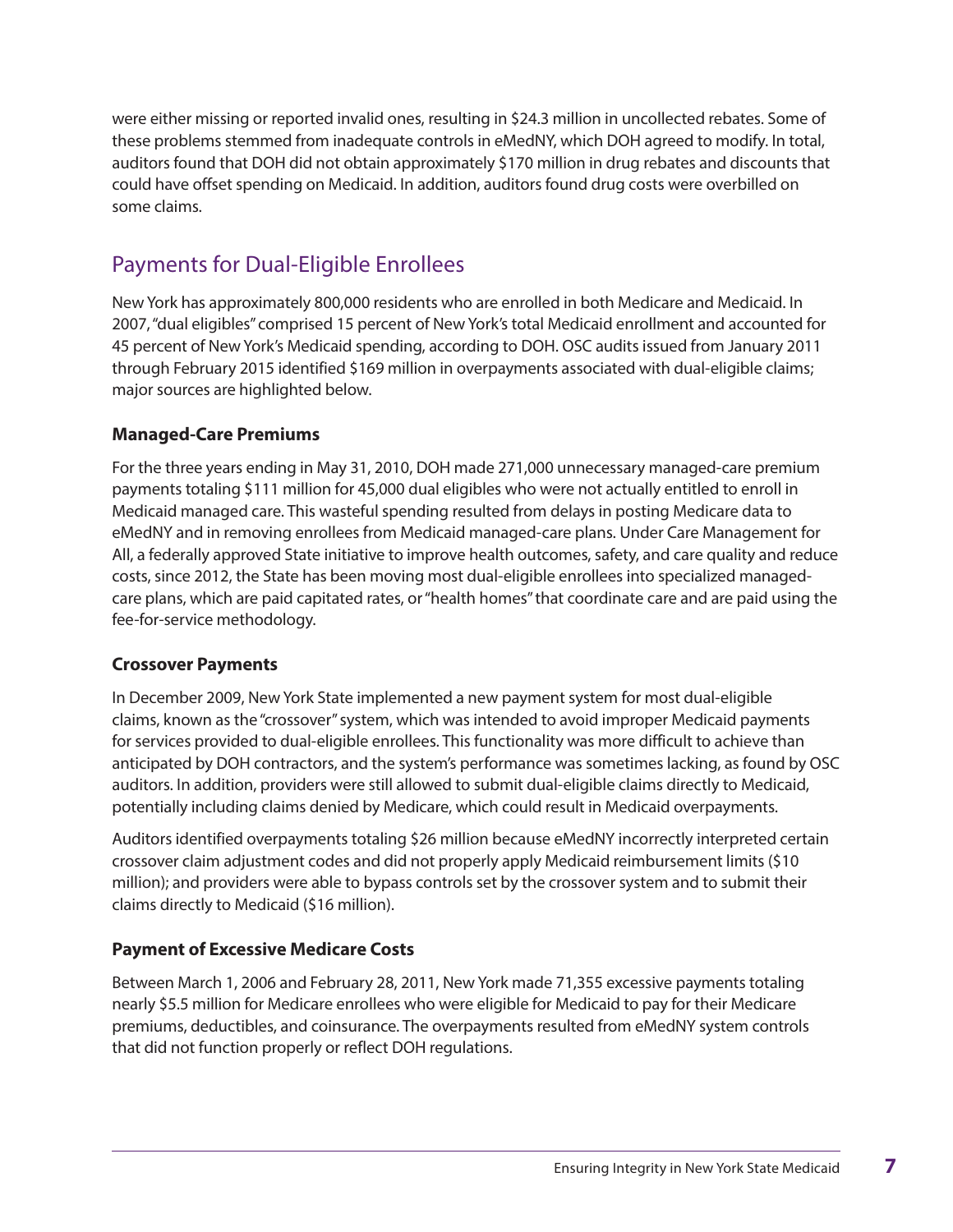#### **Primary Payer Designation**

Medicaid enrollees can have other insurance coverage, such as Medicare, military coverage, or even private insurance; however, Medicare is most common. When health care providers submit Medicaid claims that do not correctly identify the primary payer, eMedNY in some cases cannot detect this provider error, which can result in overpayments. In a limited review of certain claims, auditors identified \$6 million in such overpayments for 384 claims, and recovered \$5 million.

#### Nursing Home Claims

Medicaid enrollees who reside in nursing homes must share the cost of their care with Medicaid. The amount that a Medicaid-covered nursing-home resident must contribute is referred to as Net Available Monthly Income (NAMI). Local social services districts are responsible for determining current NAMI amounts for nursing-home residents in their domain and for updating eMedNY with that information.

#### **Failure to Deduct Patients' Cost-Sharing Amounts**

NAMI was not always deducted by eMedNY from Medicaid payments when a nursing home excluded billing for the first day of the month on its monthly claim. Some nursing homes appeared to be aware of this glitch and chose to exploit it. DOH could not fully explain why this occurred, or why certain nursing homes routinely billed with this omission. According to DOH, the flaw was a legacy from the predecessor MMIS. Auditors identified \$34.5 million in NAMI improperly retained by 700 nursing homes from January 2007 through August 2010, a result of eMedNY's flawed processing. Ultimately, a consultant hired by OMIG recovered \$30 million and expected to recover another \$16 million at the time of the follow-up audit.

Nearly two years later, auditors found that DOH still had not modified eMedNY to correctly deduct NAMI. A consultant hired by DOH noted that in 2007, the average time for DOH to complete a modification to eMedNY was 752 days.

#### **Late Cost-Sharing Updates by Local Social Services Districts**

Local social services districts are required to update NAMI data in eMedNY in a timely manner, but they often do not. Auditors found 334 NAMI changes for 96 residents that were late, including 108 posted late by six months and 111 posted late by one year or more. As a result, eMedNY overpaid nursing homes by \$7.5 million. A follow-up audit and some weekly pre-audits identified \$4.8 million in overpayments related primarily to NAMI and other nursing home issues. Auditors previously raised this issue in an audit released in February 2001, but the problem is likely to persist for years to come without a more focused effort by DOH to correct the problem.

### Duplication in Managed-Care and Fee-for-Service

Prior to 2011, New York required many, but not all, of its Medicaid beneficiaries to enroll in managed care. Auditors found that New York paid fee-for-service claims for services provided to managed-care plan members whose health care costs should have been paid by their MCOs, which received capitation payments from DOH to do so. Auditors also found that New York paid premiums for the same person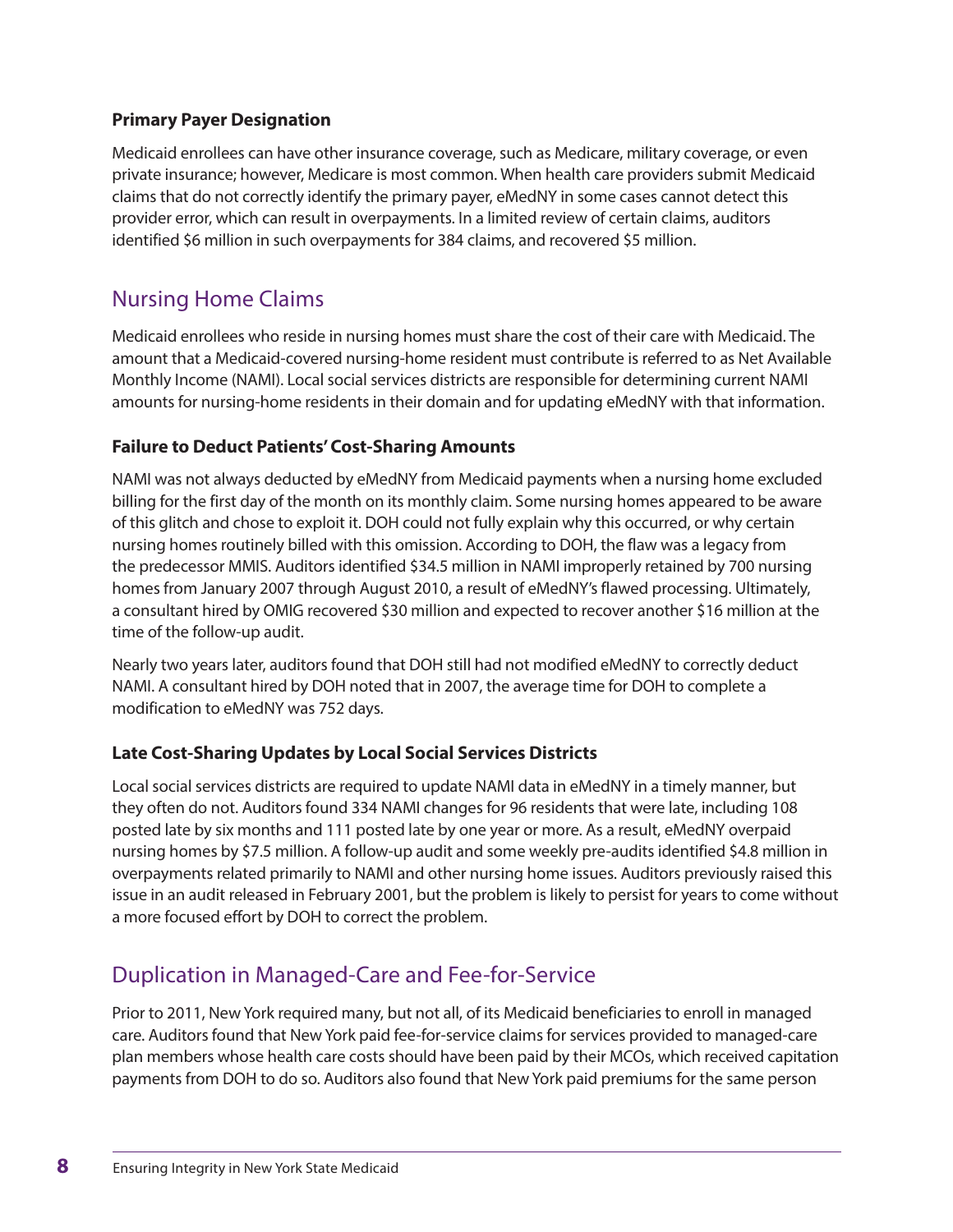enrolled twice in the same managed-care plan or in different managed-care plans. Auditors found that New York made nearly \$18 million in such duplicate payments.

The largest of these findings included a review of five years of claims, submitted from July 1, 2005 through June 30, 2010, which found that New York made 105,767 improper payments for premiums to MCOs, totaling \$15.6 million. The payments were made on behalf of 14,899 people who were then ineligible for managed care and who were covered by Medicaid under other arrangements. Most of these individuals also had multiple client identification numbers, which increased the improper payments to MCOs.

# Multiple Client Identification Numbers

Lack of controls on the issuance of Medicaid identification numbers has been a recurring problem for the State going back many years with a significant associated cost. OSC audits issued prior to 2011 identified \$98 million in potentially improper Medicaid spending because enrollees were issued multiple identification numbers (referred to as "Client Identification Numbers" or "CINs"), leading to duplicate payments to providers or unnecessary capitation payments to MCOs. The MFCU and OMIG recovered \$7.7 million, but DOH did not improve its controls over the years, as detailed in one example below.

Between June 2007 and May 2010, New York paid \$17.3 million in unnecessary Medicaid expenses because 9,848 recipients were enrolled with multiple identification numbers. Of that amount, \$13 million in fee-for-service payments went to hospitals and clinics for 5,141 recipients who were members of managed-care plans, which should have paid for the care they received. Also, managed-care plans received \$2.6 million in duplicate premium payments because local districts enrolled 3,526 people in two different plans using different CINs for each person. Local districts enrolled 2,264 people in the same managed-care plan twice, using different CINs, and then made duplicative monthly premium payments to the plan. OMIG recovered \$4.4 million of such inappropriate payments, and as of May 31, 2014, expected to recover another \$2.4 million.

#### **Poor Controls on Client Identification Numbers**

The federal government concurred that New York State lacked adequate controls on the issuance of CINs to Medicaid enrollees in a report issued January 2014. In response, DOH noted that New York State of Health (NYSOH), the State's health coverage marketplace established in accordance with the ACA, would eliminate or minimize the creation of multiple CINs for enrolled individuals since NYSOH was expected to gradually include all Medicaid enrollees and eventually all human services programs, such that one system would generate CINs.

### Incorrect Hospital Billing

Generally, Medicaid pays inpatient claims using two reimbursement methods: Diagnosis Related Groups (DRG) and DRG-exempt per diem rates. The DRG methodology is intended to better reflect the variable costs of care for individual patients. DOH periodically modifies the methodology to better align reimbursement, patient needs, and the cost of care.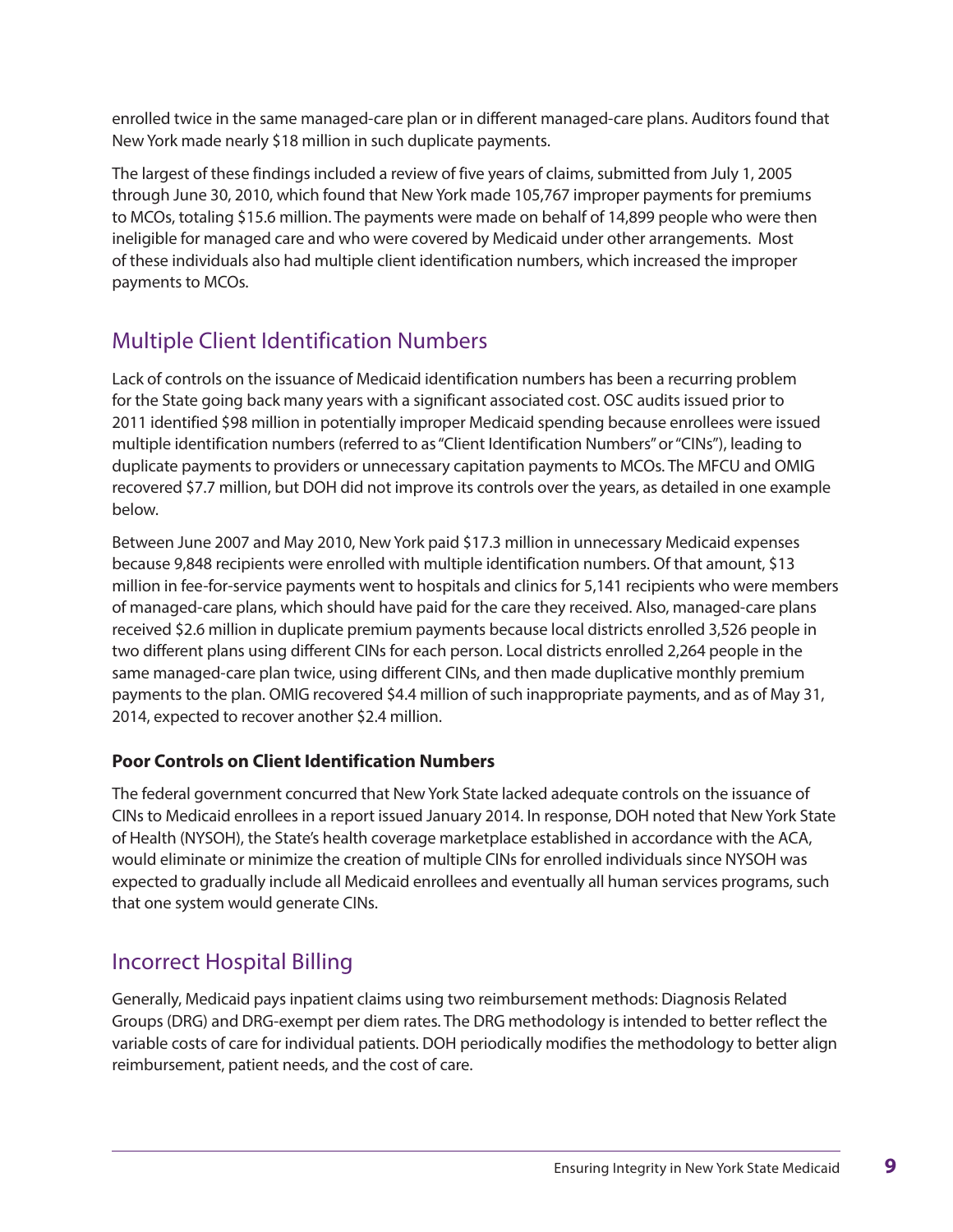Auditors identified nearly \$19 million in overpayments to hospitals due to incorrect billings. Hospital stays were billed and paid at higher acute-care rates even though patients received less intensive services, resulting in nearly \$15 million in overpayments. Inappropriate claims also ensued from the use of a service bureau that improperly adjusted and resubmitted a hospital's claims (\$2.4 million in recovered and prevented overpayments). Hospitals also inappropriately billed \$1.4 million for ancillary services provided during patients' hospital stays.

Auditors also questioned the revised DRG reimbursement method, called the All Patient Refined Diagnosis Related Groups, because it may have resulted in excessive payments for claims for care to patients who died during the first day of their hospital stay. New York paid nearly \$51 million for 1,833 such claims between December 2009 and September 2012, although the hospitals' charges totaled \$22.6 million. In July 2014, DOH informed providers that it would research a new short-stay policy as a result of the OSC audit.

### Low Birth Weight Newborns

When newborns covered by Medicaid are below a certain weight, Medicaid reimburses their care at a higher rate than it pays for normal-weight newborns. MCOs receive a monthly premium for each newborn and supplemental payments to cover the costs of the newborn's special needs medical care. Since April 1, 2012, MCOs have received a Supplemental Low Birth Weight Newborn Capitation Payment for each newborn weighing less than 1,200 grams, or 2.64 pounds, at birth. Such payments range from \$68,355 to \$105,108 per newborn and far exceed standard payments, which can range from \$2,277 to \$6,651 per newborn. OSC weekly pre-audits have repeatedly uncovered overpayments for services for newborns because of birth weight reporting errors by providers and MCOs, incorrect patient status codes and other coding errors on claims.

OSC also conducted a comprehensive audit of low birth weight claims paid from April 1, 2012 through June 1, 2014 that identified \$13.9 million in improper payments. On 77 claims, the birth weight was equal to or greater than 1,200 grams (\$7.4 million in overpayments). Another 48 claims were submitted late, more than one year after the newborn's birth date (\$4.7 million). Flaws in one hospital's billing system truncated the correct birth weights and caused improper payments for 50 neonatal claims (\$4.8 million). Also, eMedNY could not verify the ages of recipients on low birth weight newborn claims and paid \$173,288 on two such claims for patients who were 57 and 58 years old.

Effective March 28, 2013, eMedNY was set to deny supplemental payments when the reported birth weight exceeded 1,200 grams, but auditors noticed that the edit did not function properly. As a result of the audit work, on November 6, 2014, DOH revised the edit to restrict supplemental payments on claims for newborns weighing less than 1,200 grams. DOH also implemented controls to require that most claims for supplemental payments be submitted within one year of birth.

# Provider Errors on Claims

When providers make errors on claims that eMedNY cannot detect, overpayments often occur. OSC audits uncovered \$14 million in provider errors, including: incorrect codes used on claims; incorrect coinsurance, copayments, and deductibles; errors on dates of service; data-entry errors; and incorrect reimbursement rates. Incorrect reimbursement rate codes on claims for inpatient care, hemodialysis and other services, along with data-entry errors generated more than \$6 million in overpayments.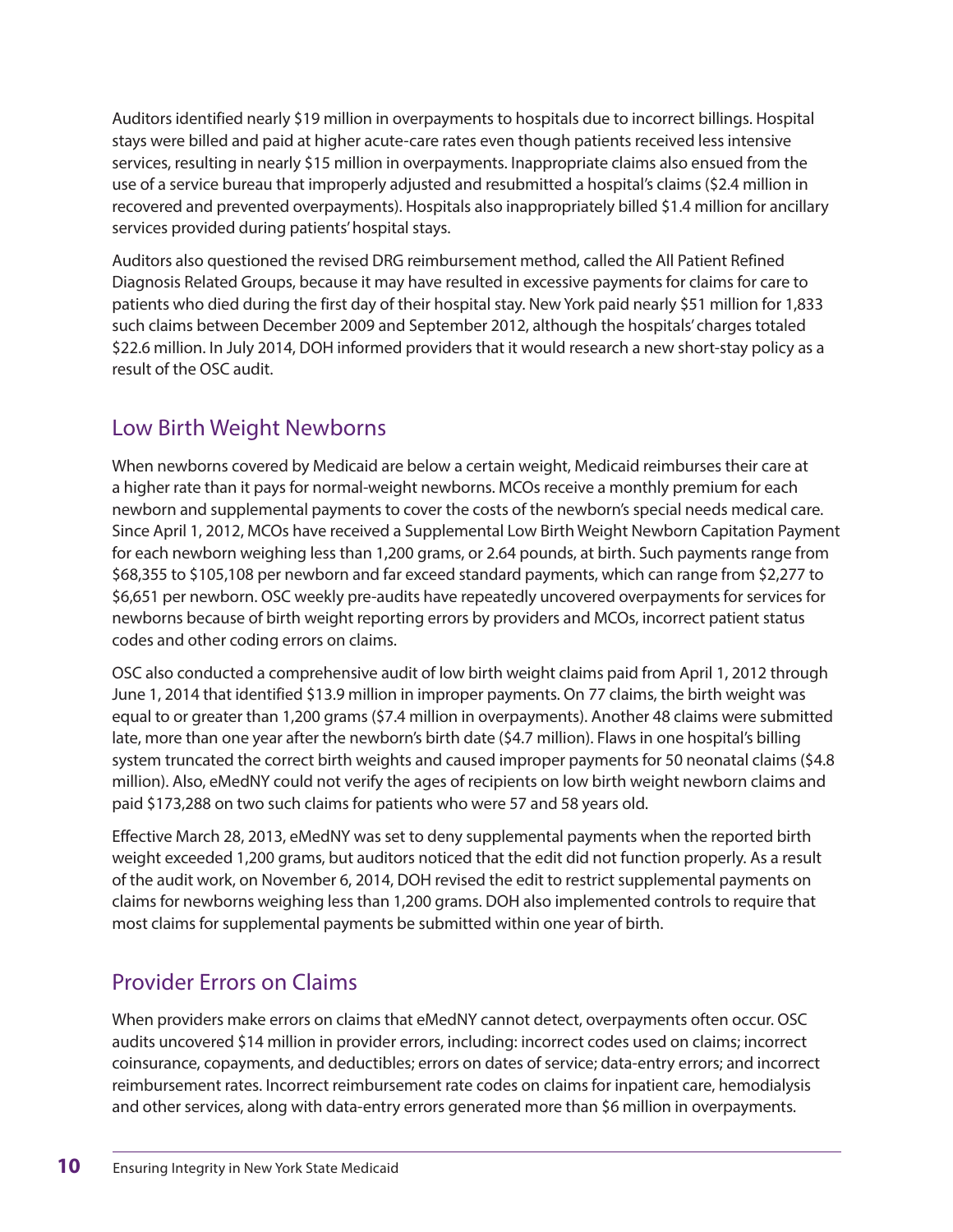### Provider Monitoring

Weekly pre-audits identified 138 providers who had previously been charged with or convicted of crimes that violate Medicaid laws and regulations. For instance, a provider in default on an education loan was excluded from Medicaid until the default was resolved. Other providers were convicted of tax fraud or submitting false claims for reimbursement to Medicare or Medicaid. Another provider was indicted on charges of fraud and falsification of records for allegedly signing off on 40,000 radiology reports without actually having reviewed the reports. One doctor was convicted of reckless involuntary manslaughter in another state for using an unauthorized treatment for Lyme disease that caused a patient's death. Auditors advised DOH to review these providers' eligibility to participate in Medicaid and to terminate their participation as warranted.

Auditors found that DOH is not always aware of provider convictions in part because courts do not always publish their adjudications. OMIG must request and review court documents to ascertain the nature of the crime committed. DOH must then evaluate each case to determine whether exclusion from Medicaid is justified. For instance, DOH determined that the providers convicted of tax evasion could not legally be excluded from Medicaid. At the time of OSC's audits, DOH had terminated 71 providers (of the 138 identified by auditors) from participating in Medicaid.

#### **Recurring Weaknesses in Provider Monitoring**

In a 2014 program integrity review, the federal Centers for Medicare and Medicaid Services (CMS) noted that for years New York lacked adequate safeguards for ensuring that payments are not made to excluded individuals or entities. CMS also noted that while New York may delegate provider enrollment or credentialing functions to MCOs, the State is still responsible for ensuring that excluded parties do not receive Medicaid funds. CMS has prioritized keeping unethical providers out of Medicaid as a means to reduce fraud, waste, and abuse. According to CMS, this approach also protects enrollees, who could be harmed by substandard care from these providers.

#### **Monitoring Fee-for-Service and Managed Care Providers**

DOH officials have indicated that the new Medicaid Administrative Services system they plan to procure as a replacement for eMedNY will have enhanced provider credentialing functionality that complies with ACA standards. It will feature software that conducts profiles based on electronic matching with millions of records in State, federal, or private databases, including licenses, registrations, certifications, and criminal records.

According to DOH, the automated data matching will also be supported by telephone verifications to ensure that the most current information is accessible. DOH intends to conduct monitoring of registered fee-for-service providers and will not maintain data on MCO network-only providers (who will make up the majority of health care providers in Medicaid). MCOs can also access the new software to review provider credentialing, if their providers are also registered with fee-for-service Medicaid. Otherwise, MCOs self-report provider information to a DOH database, the Provider Network Data System, which DOH uses to evaluate provider networks. As a result, OSC's provider monitoring will continue to assist in ensuring that New York complies with federal law and regulations and pays only eligible providers.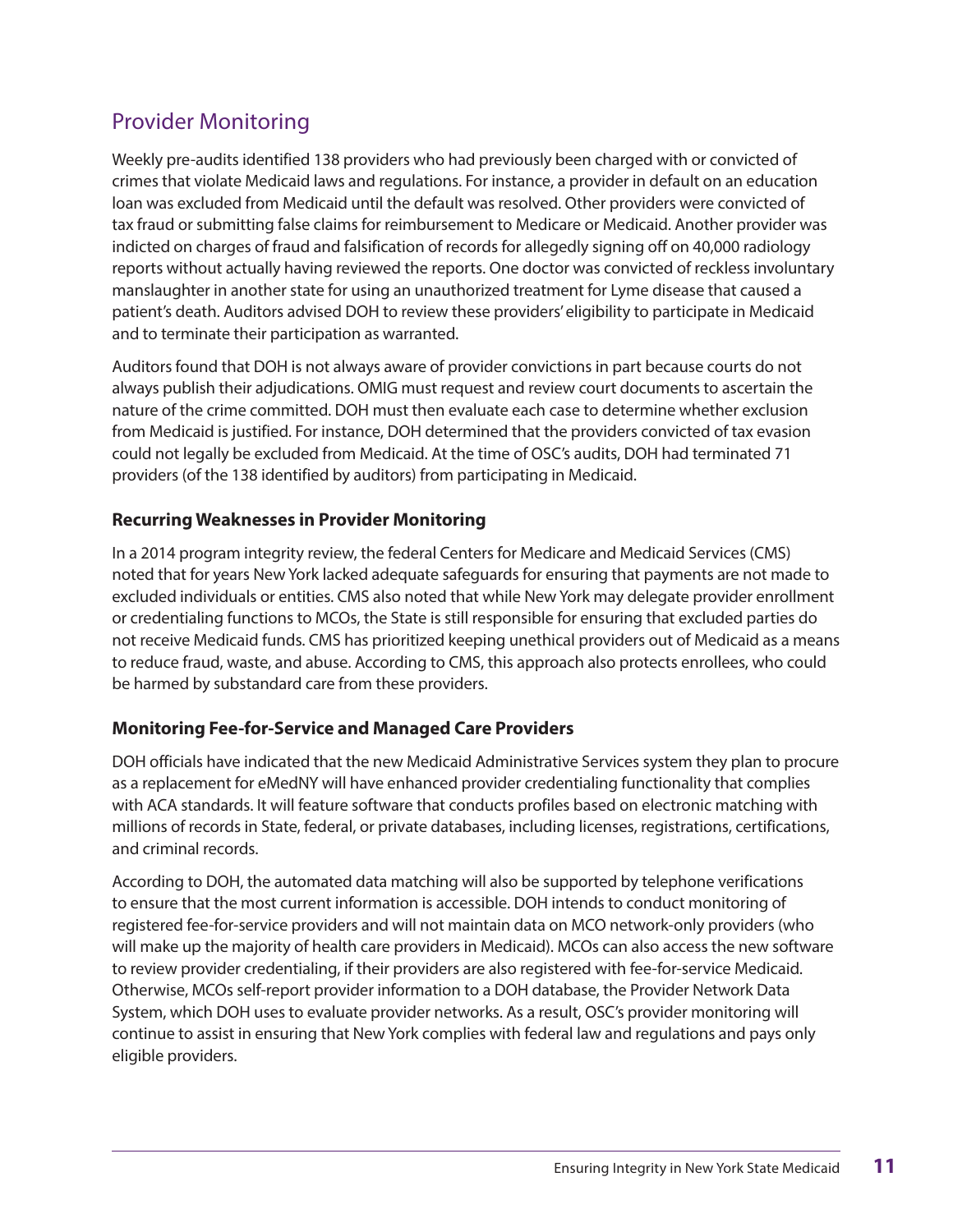# Enrollee Eligibility

OSC audits also examined whether enrollees who received services paid through Medicaid were eligible for the program. During fieldwork for those audits, local social services districts were responsible for ensuring that enrollment information was current and for removing people who were no longer eligible. Auditors found incorrect payments made for services and premiums on behalf of deceased people and other states' residents (who were enrolled in their home states' Medicaid programs), and overpayments resulting from out-of-date information or errors on claims not detected by eMedNY. Lax oversight of eligibility is significant, recurring, and leads to wasteful spending.

During a period of four years, auditors found that local social services districts did not perform eligibility determinations as required for more than 85,000 people in the Medicare buy-in program, whose Medicare premiums cost Medicaid \$85.9 million. Auditors determined that at least \$21.1 million of the \$85.9 million should never have been paid (the appropriateness of the remaining \$64.8 million would require more detailed eligibility determinations by the local districts). Among those determined ineligible for these benefits were 532 deceased individuals, whose premiums cost \$1.9 million. In another instance, Medicaid coverage for one person ended in February 1996, but New York continued to pay the individual's Medicare premiums for 15 years until auditors pointed this out to the local district.

# Accountability in Medicaid Managed Care

In 1998, managed care accounted for just 8 percent of New York State Medicaid expenditures. By 2013, managed care's share of Medicaid expenditures rose to 50 percent. New York's goal to shift almost all services and enrollees to managed care by 2016 could increase managed care's share of New York's Medicaid expenditures to 90 percent or higher. Claims management will be decentralized, with most claims processed in MCOs' proprietary systems instead of eMedNY. Provider credentialing and review will largely be conducted by MCOs.

Despite this operational shift, the State remains legally responsible for ensuring that MCOs comply with State and federal Medicaid regulations, according to the terms of New York's federally approved Medicaid plan. For example, State oversight of MCOs must ensure that: enrollees receive needed services; MCOs comply with requirements for program quality and financial viability; only eligible providers participate in Medicaid; and MCOs report accurate and timely encounter and financial data.

DOH's oversight of MCOs includes examinations of their quarterly and annual financial reports, fulfillment of contractual obligations, program quality, achievement, and encounter data. Federal law requires MCOs to report encounter data to states, and requires states to report this data to the federal government or be denied federal Medicaid matching funds. DOH uses encounter data for utilization and access monitoring, financial analysis, setting capitation rates, and quality and performance monitoring.

Oversight of MCOs by DOH enables the agency to set capitation rates and program policies, and to comply with federal regulations, but these efforts mostly take place out of public view. OSC's independent auditing with publicly released findings can strengthen accountability and transparency in the financial oversight of MCOs' Medicaid-funded operations, by assuring the public that the cost of Medicaid managed care is justified and in compliance with State and federal laws and regulations.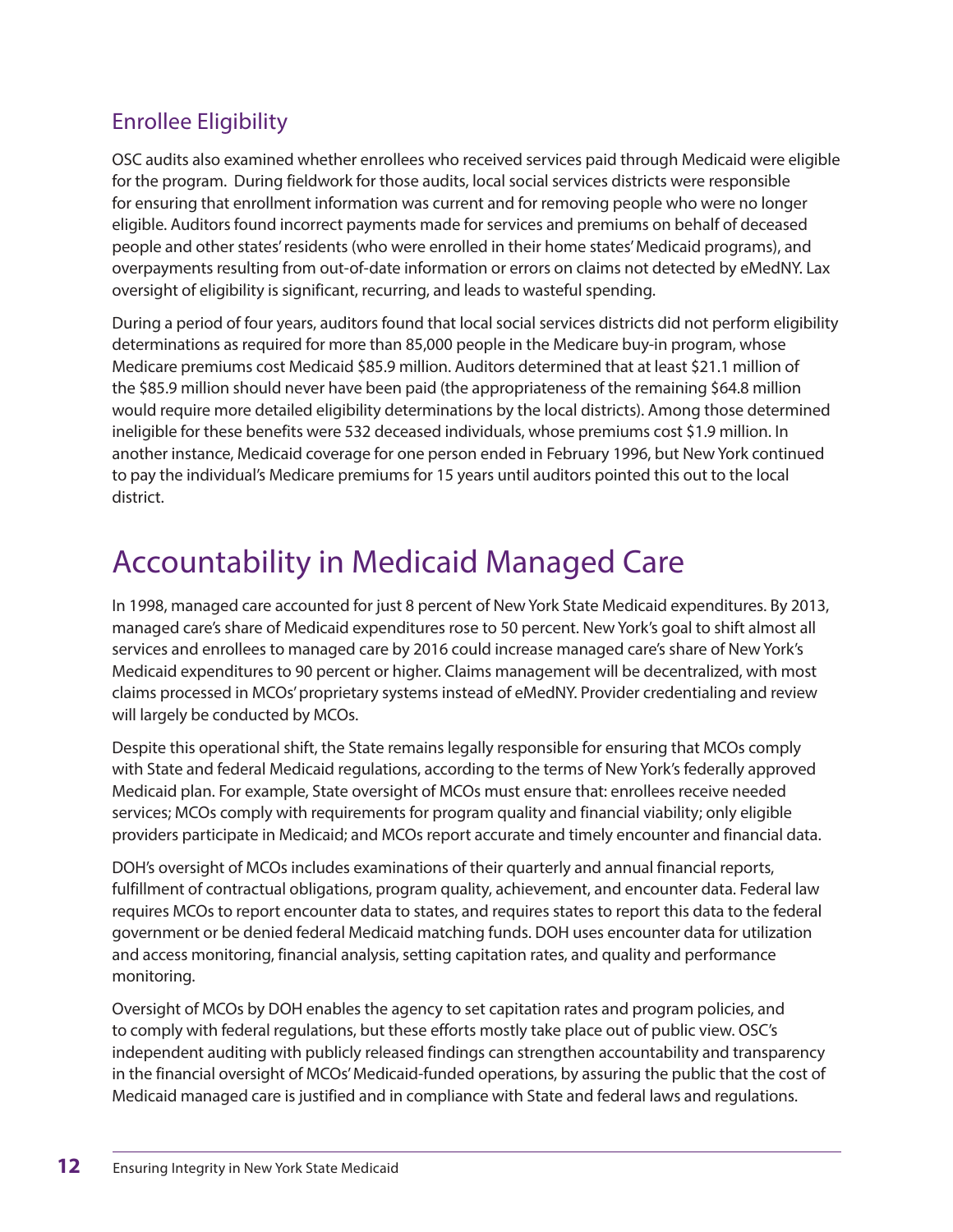OSC audit findings already indicate that MCOs make errors in their claims processing and fail to comply fully with State and federal regulations. In response to the projected growth of managed care, OSC has been examining encounter data and financial data reported by MCOs to determine whether DOH's capitation payments to MCOs are justified and to control the cost of managed care.

# Fiscal Impact of OSC Medicaid Audits

In addition to identifying \$513 million in improper payments and untapped revenue opportunities, OSC identified \$361 million in questionable transactions that will require DOH and OMIG to review and take actions to prevent overpayments or recover costs, including: improving oversight of eligibility for Medicare buy-in coverage (more than \$80 million), as noted previously; implementing better controls on payments to foster-care agencies (\$83 million); and limiting Medicare Part C coinsurance payments to Medicaid's maximum service fee (\$69 million). The total benefit to be realized by implementing audit recommendations would be much higher than the amounts reported in OSC audits, as the recommended changes would have a recurring budgetary impact long into the future.

OSC Medicaid audits return real savings to taxpayers. At the time of OSC's follow-up audits, significant recoveries included nearly \$82 million from dual-eligible claims; \$48 million from audits of cost-sharing funds in nursing homes and other errors on nursing-home claims; nearly \$13 million from dental claims; over \$6 million from provider errors on claims; nearly \$9 million from supplemental payments for low birth weight newborns; \$8 million in hospital claims; and nearly \$7 million from multiple client identification numbers, among others.

The financial benefits provided by OSC audits are often recurring, largely because the eMedNY edits and management actions implemented as a result of the audits often prevent future overpayments. Recoveries are the legal responsibility of DOH and OMIG. These agencies do not publicly report on actions they take after responding to OSC follow-up audits unless the agency's 30-day response discusses future action.

OMIG employees and contractors generally perform the recovery work recommended by OSC. OMIG has adopted routine or periodic audits in its annual work plan to monitor issues identified in OSC audits. OMIG has also made recoveries that can be attributed to the groundwork laid by OSC auditors. For example, OMIG reviewed OSC audit findings pertaining to dual-eligible claims. As a result, OMIG and its contractor modified their review of such claims, which returned an additional \$22.3 million to Medicaid.

When Medicaid audits involve fraud, auditors work with the Comptroller's Division of Investigation, which refers cases to federal, State, and local prosecutors. For example, on August 13, 2012, Comptroller Thomas DiNapoli and Attorney General Eric Schneiderman announced the guilty plea of Brooklyn dentist Lawrence Bruckner. Among other charges, Dr. Bruckner paid recruiters to solicit homeless Medicaid patients with cash and billed taxpayers under his son's name for services the son never provided. Dr. Bruckner paid \$700,000 in restitution and was sentenced to one to three years in prison.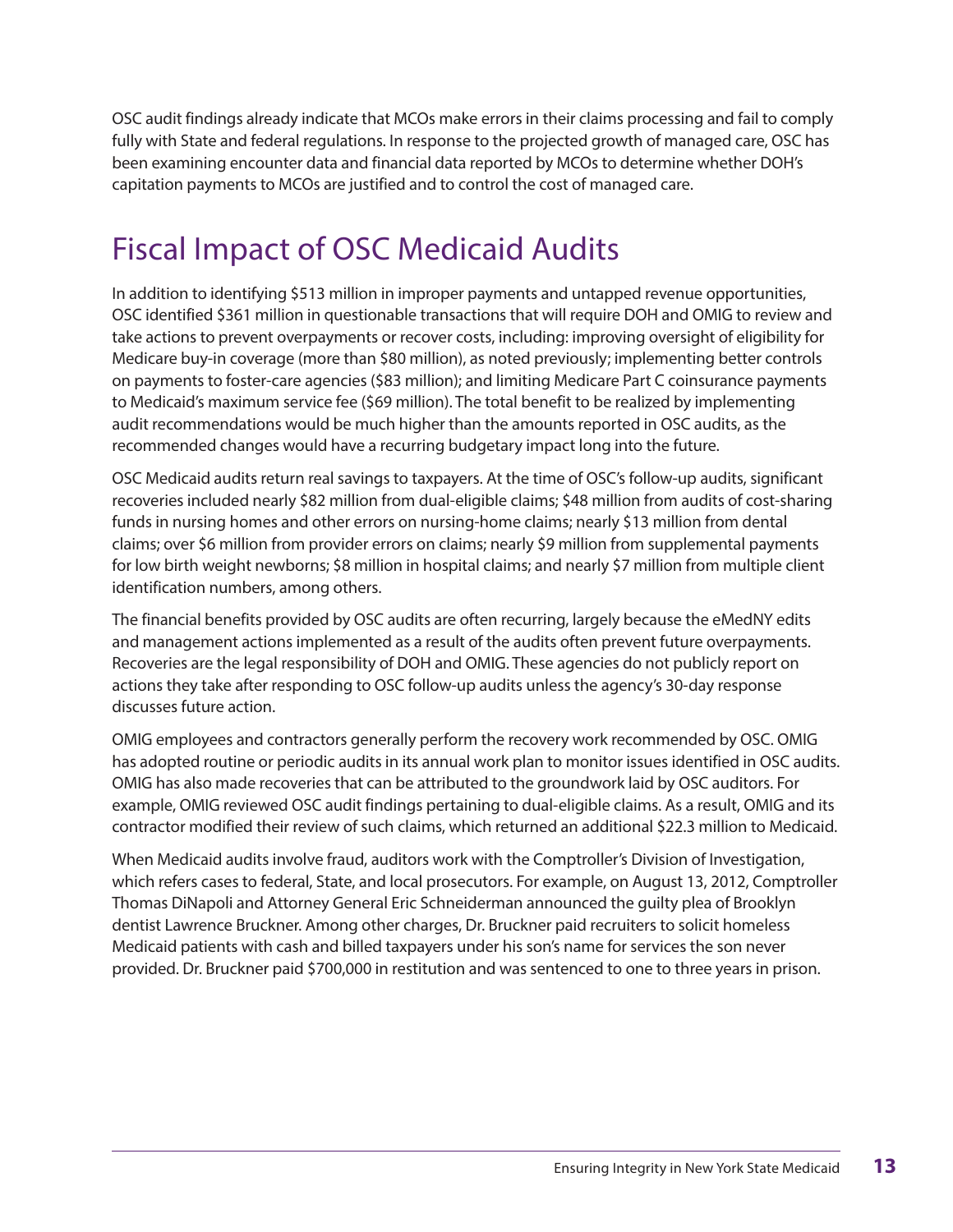# Conclusion: Strengthen Integrity in New York State Medicaid

As the majority of Medicaid spending continues to migrate to MCOs, increased oversight of these entities and better access to their data by OSC and other State oversight agencies will help strengthen program integrity. The Comptroller recommends that New York consider the following actions to enhance the State's financial oversight of MCOs in Medicaid:

- 1. Set standards to ensure that MCOs' systems controls detect, prevent, and correct errors in MCO provider payments.
- 2. Strengthen standards for MCOs regarding provider credentialing, review, and verification, and timely reporting of this information to the State.
- 3. Implement previously issued OSC recommendations, which address processing of MCO claims, in the new Medicaid Administrative Services system.
- 4. Strengthen the enforcement of timeliness and quality standards, and provider identification requirements for encounter data from MCOs.
- 5. Apply financial penalties when MCOs do not comply with Department of Health requirements.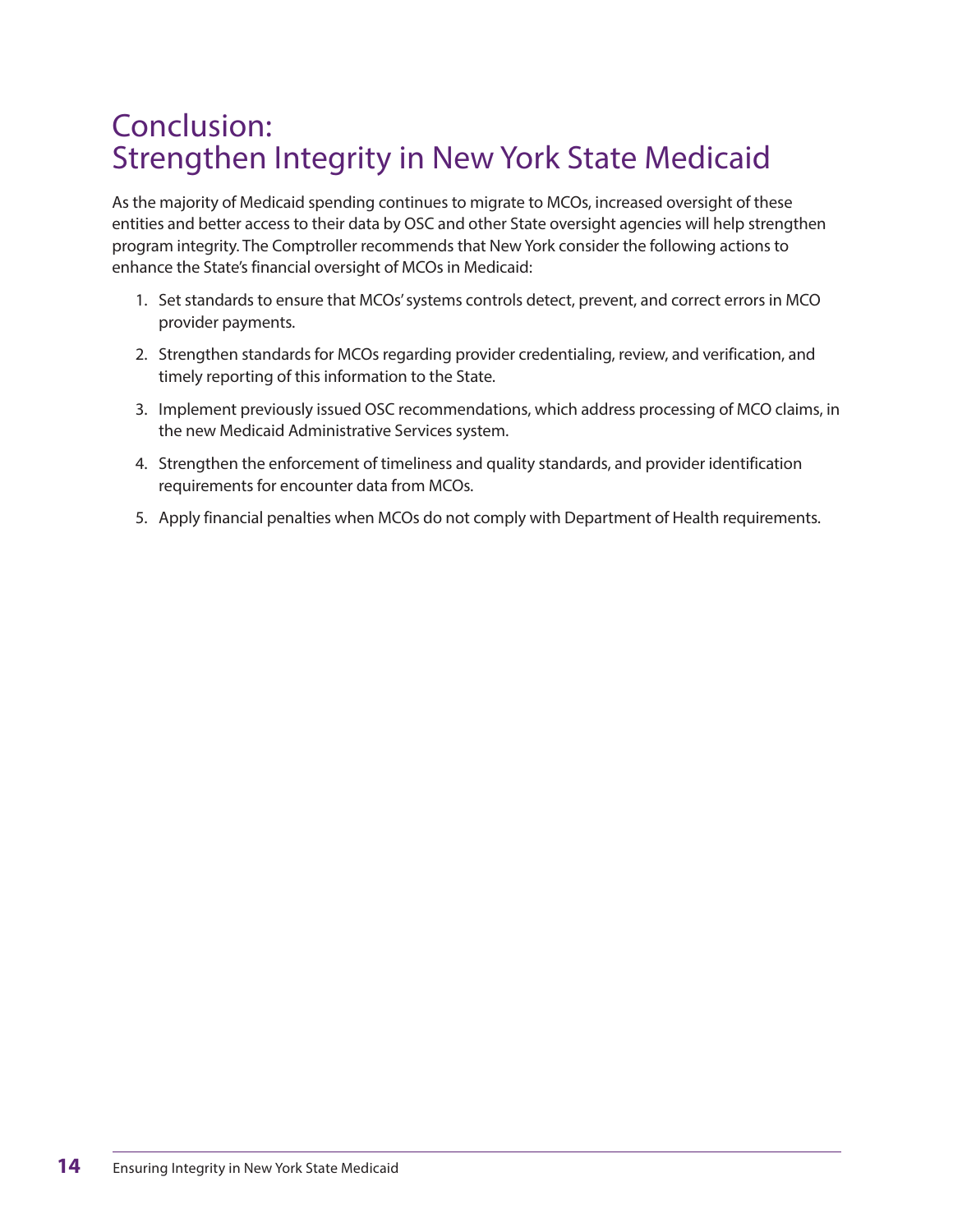# Appendix

| <b>Report</b>  | <b>Medicaid Audits</b>                                                  | <b>Date Issued</b> |
|----------------|-------------------------------------------------------------------------|--------------------|
| 2009-S-71      | Claims Processing Activity 10/1/09 - 3/31/10                            | 1/6/2011           |
| 2010-F-33      | Inappropriate Payments for Dental Services to Patients with Dentures    | 1/20/2011          |
| 2010-F-43      | <b>Inappropriate Claims for Newborn Services</b>                        | 3/17/2011          |
| 2010-F-46      | Reimbursement of Synagis                                                | 4/7/2011           |
| 2010-F-47      | Inappropriate Payments for Vision Care Services Claimed by Dr. Horowitz | 4/14/2011          |
| 2010-F-42      | <b>Payments for Diabetic Testing Supplies</b>                           | 4/14/2011          |
| $2011 - F - 4$ | Controls Over eMedNY Edit Changes                                       | 8/9/2011           |
| 2010-S-15      | Claims Processing Activity 4/1/10 - 9/30/10                             | 8/22/2011          |
| 2011-F-11      | Overpayments of Coinsurance Fees for Medicare Beneficiaries             | 9/15/2011          |
| 2010-S-17      | Underreporting of Net Available Monthly Income for Nursing Homes        | 9/28/2011          |
| 2011-S-8       | Overpayments to Cabrini Medical Center                                  | 4/3/2012           |
| 2010-S-65      | Claims Processing Activity 10/1/10 - 3/31/11                            | 4/18/2012          |
| 2010-S-75      | Unnecessary Managed Care Payments for Recipients with Medicare          | 4/18/2012          |
| 2010-S-73      | Overpayments of Claims for Selected Professional Services               | 4/20/2012          |
| 2010-S-50      | Overpayments for Services Also Covered by Medicare Part B               | 6/20/2012          |
| 2010-S-29      | Recipients with Multiple Identification Numbers                         | 7/24/2012          |
| 2010-S-66      | Improper Managed Care Payments for Certain Medicaid Recipients          | 7/24/2012          |
| 2010-S-72      | Rebates and Discounts on Physician-Administered Drugs                   | 7/24/2012          |
| 2011-F-15      | Recipients with Multiple Identification Numbers                         | 8/13/2012          |
| 2012-F-9       | Payments to Providers for Services to Recipients with Medicare Part C   | 9/6/2012           |
| 2010-S-47      | Unnecessary Payments for Children at Voluntary Agencies                 | 9/19/2012          |
| 2012-F-10      | Improper Payments for Misclassified Patient Discharges                  | 9/19/2012          |
| 2011-S-33      | Overpayments for Medicare Part C Coinsurance Charges                    | 9/26/2012          |
| 2012-F-8       | Claims Processing Activity 4/1/09 - 9/30/09                             | 9/26/2012          |
| 2010-S-76      | Improper Payments Related to the Medicare Buy-In Program                | 10/26/2012         |
| 2012-F-11      | Overpayments for Hospital Readmissions                                  | 10/26/2012         |
| 2012-F-27      | Payments for Dental Consultations                                       | 11/27/2012         |
| 2011-S-28      | Overpayments of Certain Medicare Crossover Claims                       | 1/10/2013          |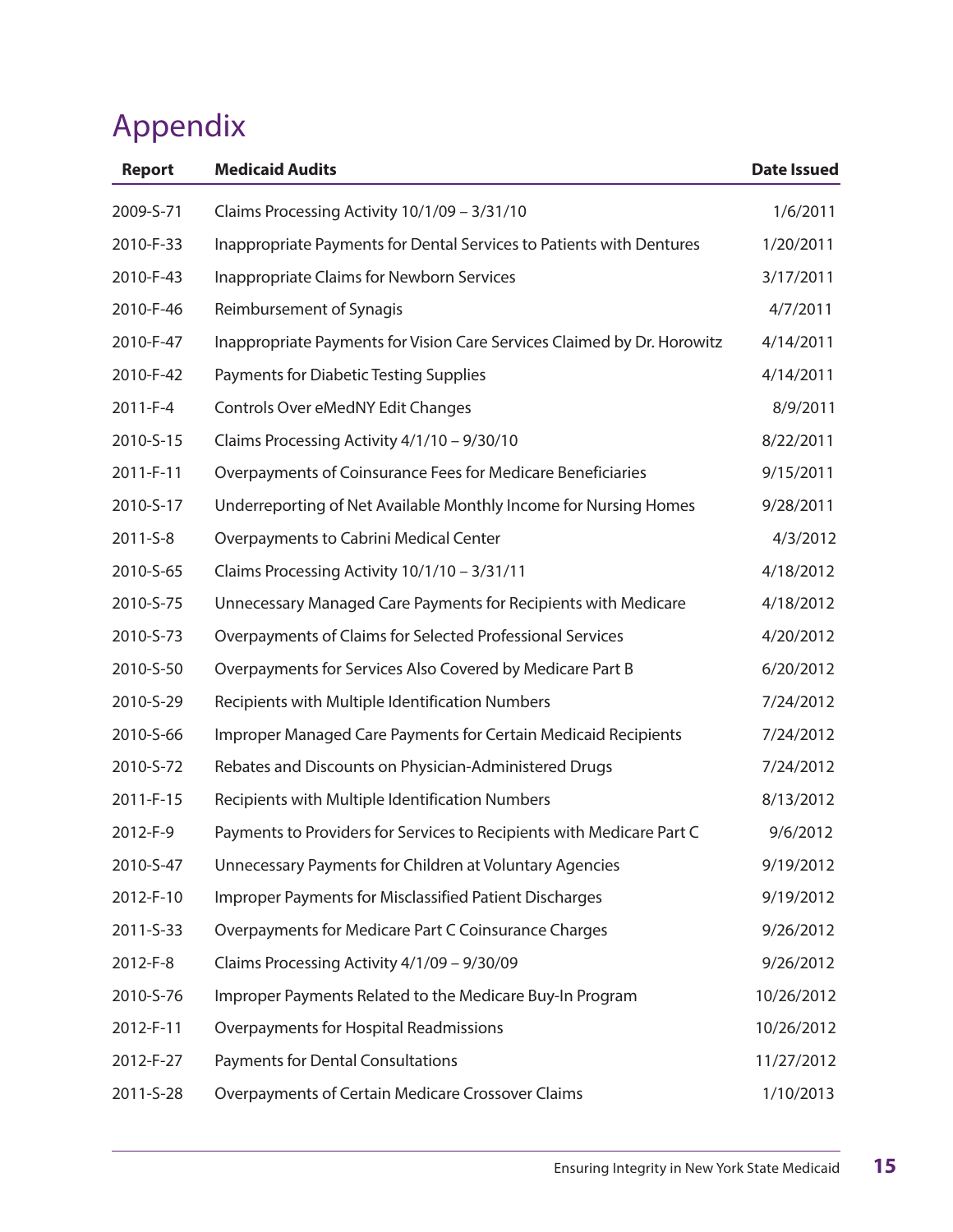| <b>Report</b> | <b>Medicaid Audits</b>                                                | <b>Date Issued</b> |
|---------------|-----------------------------------------------------------------------|--------------------|
| 2011-S-9      | Claims Processing Activity 4/1/11 - 9/30/11                           | 1/10/2013          |
| 2012-F-26     | Overpayments for Out-of-State Ambulatory Surgery Services             | 1/10/2013          |
| 2012-F-28     | Payments for Nursing Home Bed Reserve Days                            | 1/10/2013          |
| 2012-F-25     | Overpayments for Non-Emergency Out-of-State Inpatient Services        | 3/11/2013          |
| 2011-S-29     | Claims Submitted by Accordis for the Health and Hospitals Corporation | 3/12/2013          |
| 2010-S-64     | Suspicious and Fraudulent Payments to Affiliated Brooklyn Dentists    | 4/4/2013           |
| 2012-F-30     | Payments for Excessive Dental Services                                | 4/10/2013          |
| 2012-F-29     | Excessive Payments for Services to Recipients Receiving Medicare      | 4/26/2013          |
| 2011-S-39     | Claims Processing Activity 10/1/11 - 3/31/12                          | 7/9/2013           |
| 2012-S-27     | Overpayments for Services Also Covered by Medicare Part B             | 7/9/2013           |
| 2012-S-52     | Improper Payments to a Dentist                                        | 7/15/2013          |
| 2010-S-30     | Overpayments of Hospital Claims for Lengthy Acute Care Admissions     | 7/25/2013          |
| 2012-S-11     | Fraudulent and Improper Claims Submitted by Davis Ethical Pharmacy    | 8/13/2013          |
| 2012-S-5      | Payments for Death-Related One-Day Inpatient Admissions               | 8/15/2013          |
| 2013-F-11     | Underreporting of Net Available Monthly Income for Nursing Homes      | 8/16/2013          |
| 2011-S-43     | Overpayments of Ambulatory Patient Group Claims                       | 8/20/2013          |
| 2013-F-1      | Enhanced Medicaid Payments to Home Health Care Service Providers      | 9/5/2013           |
| 2013-F-2      | <b>Collection of Accounts Receivable</b>                              | 9/5/2013           |
| 2013-F-14     | Overpayments of Claims for Selected Professional Services             | 9/23/2013          |
| 2012-S-24     | Claims Processing Activity 4/1/12 - 9/30/12                           | 10/9/2013          |
| 2013-F-15     | Unnecessary Managed Care Payments for Recipients with Medicare        | 11/1/2013          |
| 2013-F-19     | Overpayments to Cabrini Medical Center                                | 11/7/2013          |
| 2013-F-21     | Claims Processing Activity 10/1/08 - 3/31/09                          | 12/12/2013         |
| 2013-F-26     | Overpayments for Medicare Part C Coinsurance Charges                  | 12/12/2013         |
| 2013-F-23     | Rebates and Discounts on Physician-Administered Drugs                 | 3/6/2014           |
| 2013-F-30     | Overpayments for Services Also Covered by Medicare Part B             | 3/6/2014           |
| 2012-S-162    | <b>Coordination of Veterans' Health Care Benefits</b>                 | 3/19/2014          |
| 2012-S-160    | Ancillary Services Provided During Hospital Inpatient Admissions      | 4/3/2014           |
| 2013-F-16     | Payments for Medicare Part A Beneficiaries                            | 4/4/2014           |
| 2012-S-133    | Medicaid Payments Made Pursuant to Medicare Part C                    | 5/9/2014           |